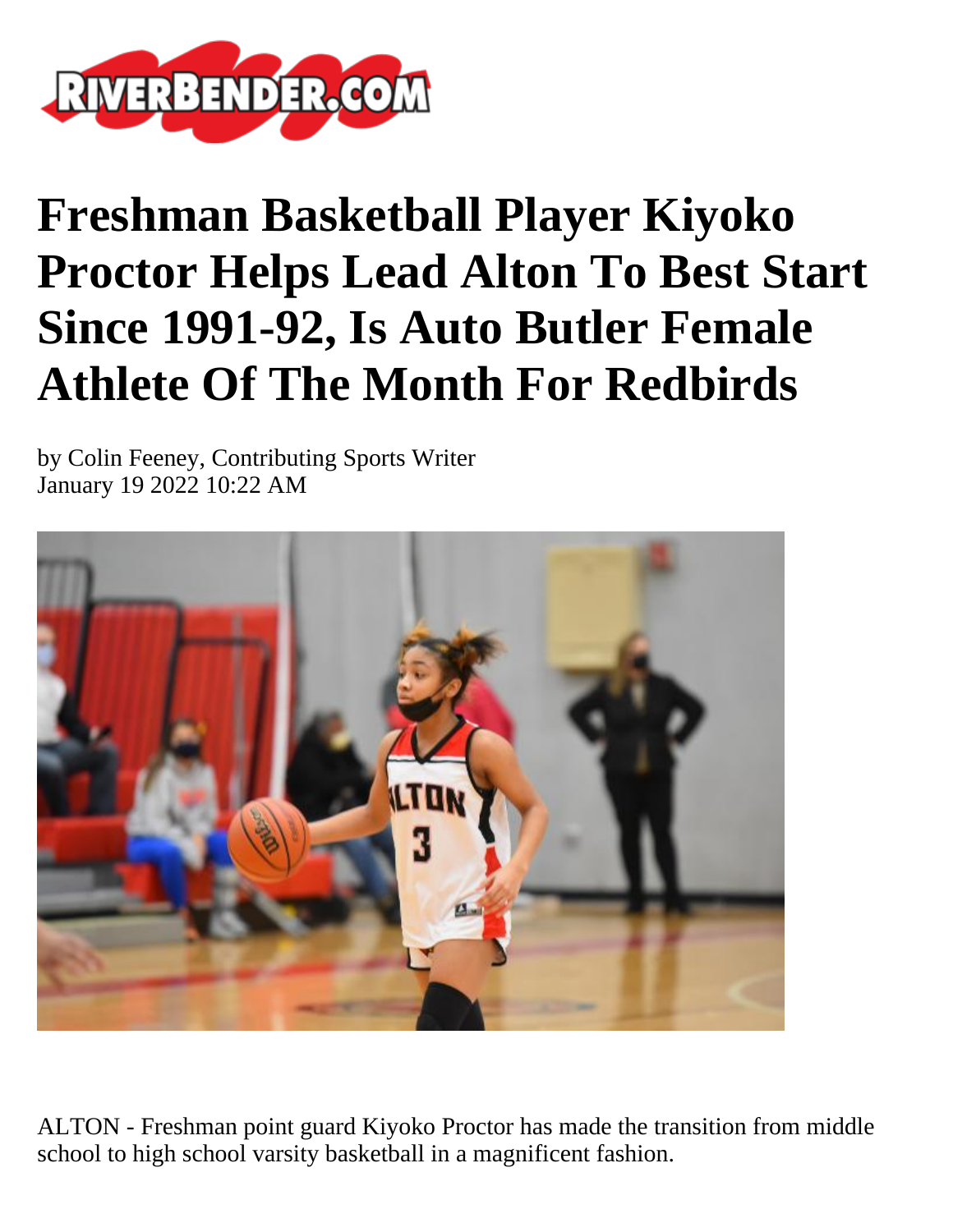

The Redbirds playmaker is one of the more special athletes to come along at Alton High School in many years. Proctor was one of the key players for Alton Middle School's back-to-back Illinois Elementary School Association Class 4A state championship teams in both seventh and eighth grades, and has made a big splash in her debut season for the Redbirds. The Redbirds are off to their best start since the 1991-92 season with a 15-3 record, also the best start since 1984-85, when Alton won its first 13 games.

For her success both on and off the court, Proctor has been named one of the school's Auto Butler Female Athletes of the Month.

Proctor, who plays for head coach Deserea Howard, feels her fast start with the Redbirds led her to this month's selection.